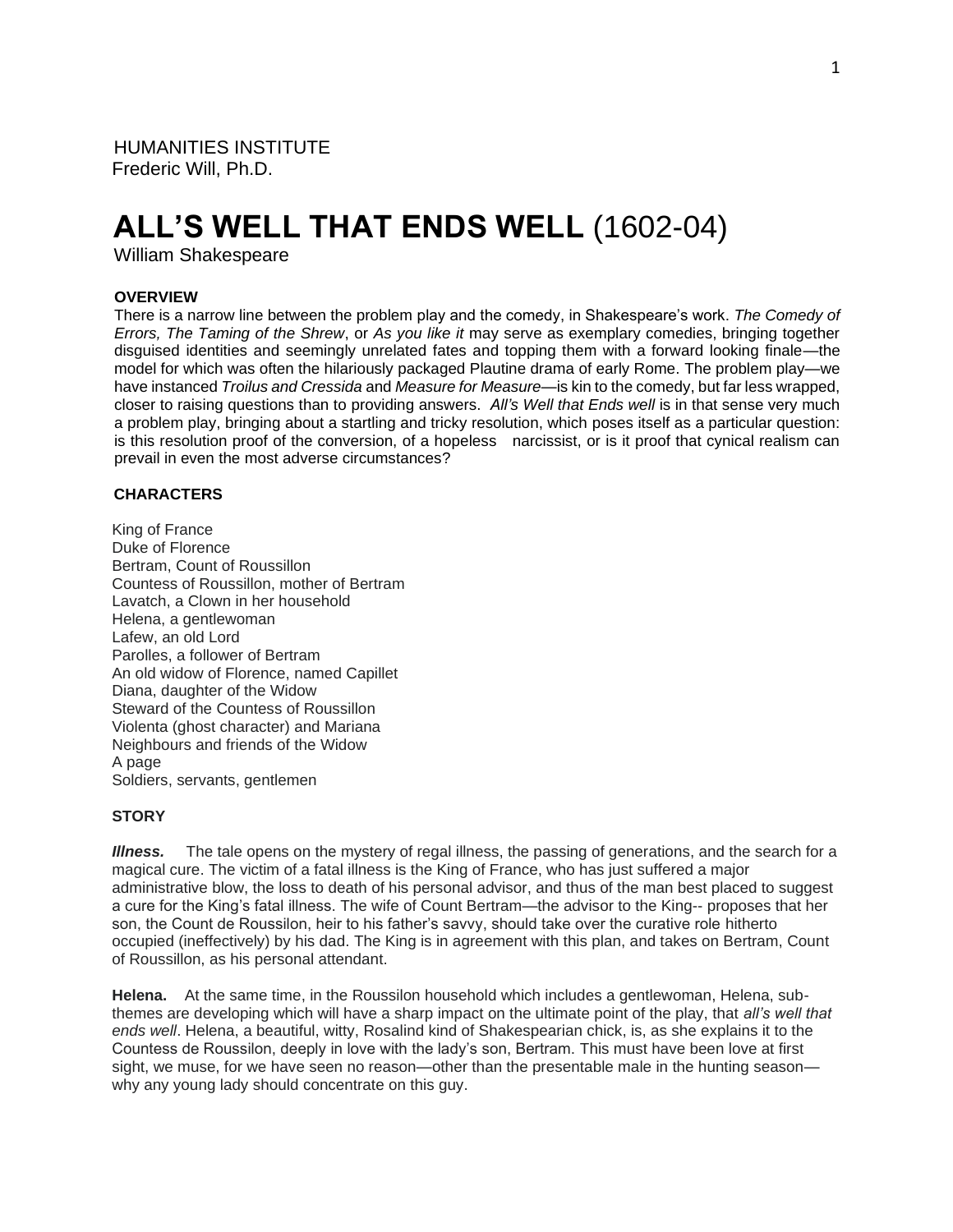**Herbals.** As it is, though, Helena puts her case strongly to the Countess' hearing, and, receiving an interested response—for the Countess knows from the start what would be good for her son—the thought arises that Helena might herself be a curative for the King. We learn, at this point, that Helena's father has been a distinguished professor of herbal healings, and that from him, on his deathbed, Helena has inherited some herbal knowledge appropriate for the problem—a fistula—which is threatening the King's life. Inquiries are made at court, and a modest expression of interest tendered to Helena from the royal side.

**Court.** In that fashion it happens, consequently, that both Bertram, in service to the King, and Helena, who begs for an audience with the King, and is cautiously granted one, coincide at the royal court. Bertram is quickly tagged for what he is, a pretty boy aiming for a well-heeled officer's career, and Helena is allowed to make her case, which is strongly buttressed by the reputation of her father. The King accepts the offer of Helena, to attempt a cure of him, but he attaches riders to the offer:

**Riders.** if Helena succeeds In the cure, she can choose any young man at the court for her husband, the King guaranteeing that that lucky gentleman will be her husband. If, however, she fails in her cure, she will be condemned to death. She succeeds in her cure, the fistula disappears, and in lineup review of the court bachelors, she chooses Bertram. Without much choice in the matter,,Bertram makes it evident that all he wants is to get active on his military career. After the obligatory marriage, Bertram heads for the front, failing, to Helena's huge disappointment, even to kiss her on his way out the door. So matters stood, in spite of the King's backing of the marriage.

**Sequence.** Obviously the marriage of Bertram and Helena will only advance if Helena can find some way to jumpstart it. The opportunity presents itself courtesy of Bertram's continual womanizing, which he indulges to the full at his various military postings. By coincidence, Helena grows acquainted with a lovely young lady who is desperate to draw her handsome boyfriend into marriage. Bethinking herself of an early in marriage statement by Bertram, that he will only marry Helen if she wears his ring and bears his child, Helen moves boldly into a plan by which her new girlfriend can help both of them.

**Plan.** The new friend makes a date to meet Bertram for an hour of love in the middle of the night: he goes for it, of course, his suspicions unaroused even by the attached conditions, that he gets only an hour, must make love in complete silence, and must, for a love token, leave his ring with his one hour lover. In the subsequent fall out, when Helena gives birth to his baby, and produces his ring, Bertram is left to conjecture what happened during the famous night with 'Helen's friend.' Bertram is by this time, anyway, thoroughly chastened by his own mother's actions: mom abandons her son, adopting Helena instead, as a virtuous and effective wife, while the King, who after all stands guarantee for the marriage, berates Bertram for his bad judgement and unreliability.

**Turnaround.** Hoist by his own petard, Bertram gives in to the inevitability of the marriage. 'Gives in' puts it too listlessly, and here lies more of the mystery that dangles from the end of this play. For quite suddenly, faced with the fallout of his fruitful night of deception, Bertram discovers in himself a wholesome and hearty love for Helena. Helena of course is delighted, for she loved him at first sight and has never lost faith. The mystery is with Bertram: what happened to his indifference to Helena? How did he become a marital team partner, instead of a seducer around town? A certain magic realism settles on the end of the play, which makes it question itself: does Bertram change abruptly or does he yield to the force majeure of social pressure, in a move of cyniclal realism? After all he has seriously jeopardized his ftuture position .at court, by his indifference to the bond he has established with the King.

## **THEMES**

**Selfishness** Bertram is a paragon of selfishness, attractive, a lady's man, and interested only in himself. He is drawn to the military career because, as an officer, he will be a dashing young charmer, and get all the girls he wants. In the end he becomes the victim—or does he?—of his own desire for the magic of an hour of intercourse.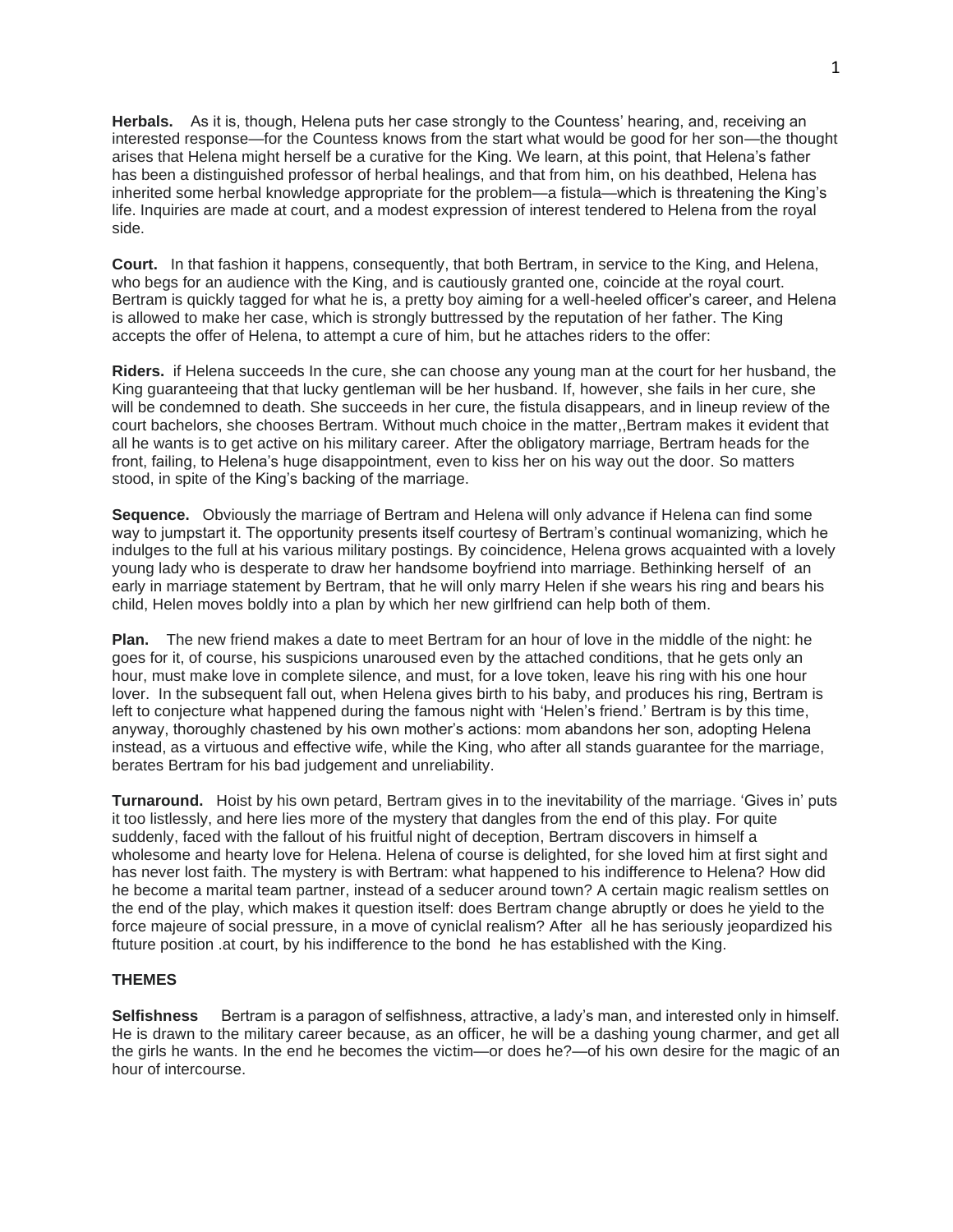**Fidelity.** If Bertram is selfish, Helena is kind, concerned with others, and generous. It is not at all that Helena is bland, for in her wit she leads the pack, making a smart aleck like Parolles look tinny. It is that Helena truly sees into other people, and treats them according to what they are.

**Healing**. Helena's personal charms belong together with her magical charm as a healer, who uses herbal recipes taught to her by her father, a renowned healer. These herbs seem like a byproduct of her own benign personality.

**Military.** For the officer class, the mlitary provided, in the world of Bertram, an opportunity for little actual conflict, fine uniforms and high style social life. These conditions perfectly suited the tastes of Bertram, who employed his time making out and dressing up. One thinks of Vronsky, in *Anna Karenina*.

**Trickery** Helena, as said earlier, was of a lovely character, but at the same time she was a wit and sassy enough to hold her own in any company. It was her idea to build the trick that trapped Bertram, or, if you prefer, gave him both pleasure and a chance for stability.

# **CHARACTER ANALYSIS**

## **Helena**

**Character** Helena is the main character. It is her passionate (and inexplicable) passion for Bertram that generates the plot of the play. It is her tenacious pursuit of him, to Paris, that gives her the chance to bind him with a marriage contract, and it is her ingenious bed and ring trick that finally gives her power over Bertram. Her goal, from the start, has been to catch Bertram, and what she has finally caught is a mystery. A true lover or a playboy trapped in a net?

**Parallels** Love at first sight, through female eyes, shines through the ancient Greek lyric poet, Sappho. In one of her most ardent poems she envisions her beloved under the eyes of another, who carries in watching all the passion of adoration that Sappho herself feels. Helena was equally struck blind, by Bertram, as was Cinderella, in the fairy tale, who was blown away by the sight of the Prince. M. Bennett's daughters, in Jane Austen's *Pride and Prejudice*, live in an upper class culture world devoted to advantageous, and pleasurable, marriages, and have their eyes essentially on that one outcome, as did Helena. Estella and Miss Haversham, in Dickens' *Great Expectations,* manipulate, while playing with, Pip, Estella herself as dangerously erotic as Helena. Finally, for the television buff, there is the fascinating series of the *Bachelorette,* which makes the audience draw in its breath, while awaiting the Lady's awed gasp of fascination, with her choice of the handsomest guy in the pack.

#### **Illustrative moments**

1

'You know, my Father left me some prescriptions…'

Helena tells her friends that she will be in a position to cure the King of France.

 $\mathfrak{D}$ 

'What I can do, can do no hurt to try.' Helena to the King,

She wants him to trade her his health for a binding arrangement to Bertram as a marriage partner.

3

'But such as one thy vassall, whom I know, Is free for me to ask, thee to bestow.'

Helen lets the King know that Bertram will be her only marriage choice.